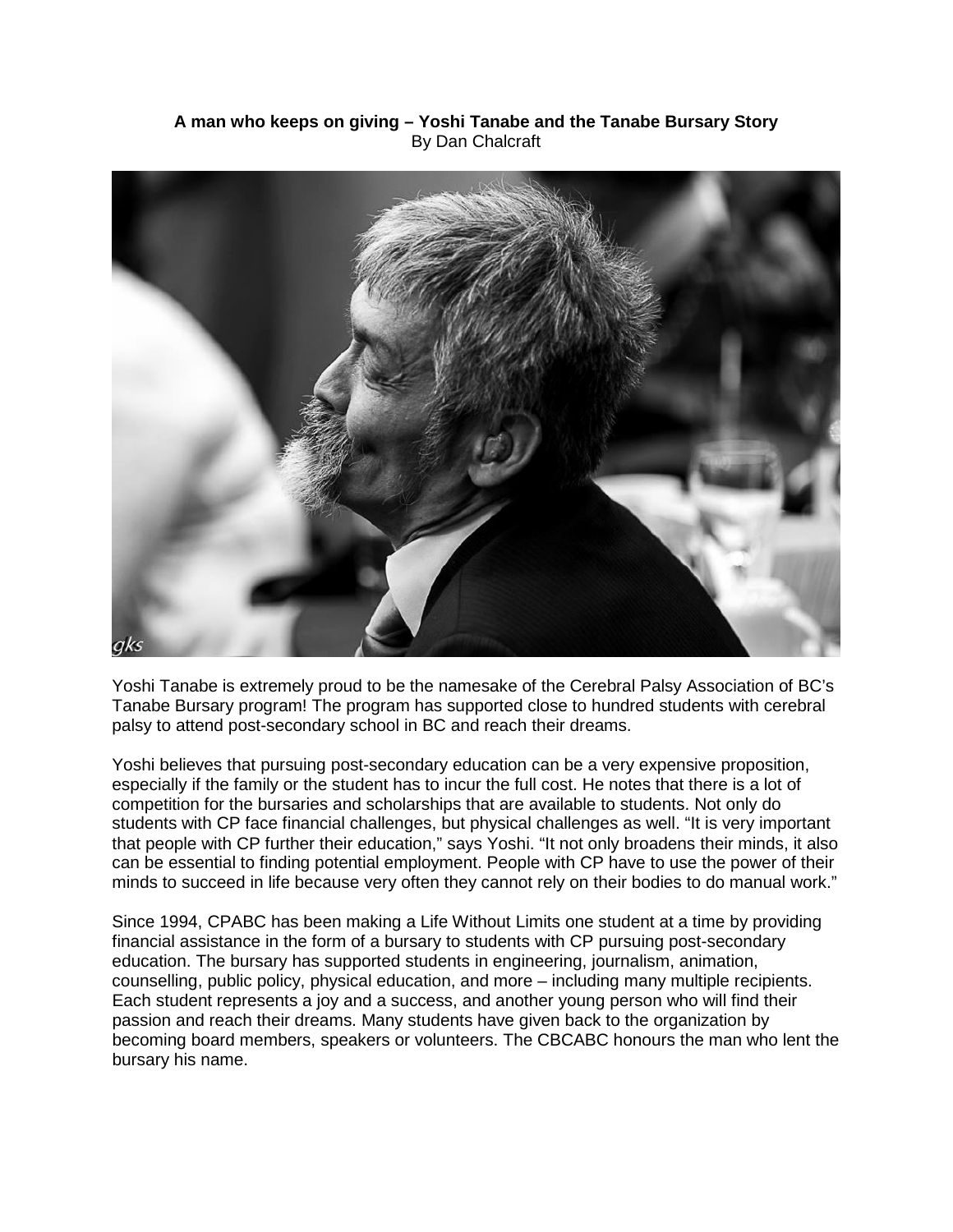Yoshi's story began on March 12, 1949 in Kyoto, Japan. It was a time of transition and uncertainty as the country had regained power from the American occupation under General Douglas MacArthur. Japan was devastated by war and there was a shortages of everything; patients had to bring in their own supplies to the hospital. Yoshi was born prematurely with cerebral palsy, along with an identical twin brother who didn't survive. The doctors didn't think that Yoshi would survive due to the complications of being born with cerebral palsy. Yoshi couldn't swallow so he was fed by a syringe. His dad was able to find an incubator with a light bulb at home with a futon draped over it to keep him warm.

However, Yoshi's aunt was able to find some medicine on the black market. The doctors knew Yoshi was disabled but thought it was a calcium deficiency, so his parents roasted and ground fish bones to feed him. Milk was scarce but they managed to get it for him as well. Making things more difficult, Yoshi contracted tuberculosis from a neighbour when he was a year old and almost died. When he reached school age, he attended public school where he was the only disabled child in a class of 50. By the time he got to school, Yoshi could walk but his balance was precarious. At that time in Japan, people hid their family members who were disabled to save face, but Yoshi's family was different. "Fortunately, my parents took me out wherever they went, which was unheard of."

His parents didn't see a future for him in Japan so they immigrated to Canada. His brother, mom and Yoshi sailed to Canada and docked in Vancouver on November 16, 1957. They lived on Cordova Street in the Downtown Eastside – an area still known today as Japantown. Yoshi went to nearby Strathcona Elementary School for a year. The school nurse, who happened to be Japanese, told his parents about GF Strong Rehabilitation. It was there that Yoshi learned English through speech therapy which he took for four years, along with occupational therapy. He returned to Strathcona before graduating from Britannia Secondary School. "It was a challenge for me growing up in a poorer area of town combined with having a disability and limited English with a speech impairment," says Yoshi. In addition, his parents could not speak English and needed a translator every time they had to make a decision in life.

Despite the language barrier, he graduated high school and won the Herb Capozzi Scholarship for the student "with the hardest mountains to climb...the toughest challenges ahead of them." He persevered and graduated with a Finance and Investment Diploma from university. He says there is still a lot of discrimination against people who have speech impediments or exaggerated movements ("We are treated as if we are mentally handicapped and or denied service") but feels that public education is an ongoing campaign.

Yoshi is a tireless advocate for the disabled community. When he finished college, Yoshi spearheaded an initiative working for an organization called Handicapped Effort to Employ the Disabled, aimed at finding employment for people with disabilities. Realizing that the unemployment rate was high amongst people with disabilities, he created several organizations run by and for people with disabilities as a means of creating employment and advocating on our own behalf. Yoshi was a founding member of the BC Coalition of People with Disabilities (now Disability Alliance BC), Voice of the Cerebral Palsied of Greater Vancouver (VCP) and the Voice of the Cerebral Palsied Housing Society (VCPS).

His activism doesn't end there. "I have also sat on a number of other boards and committees including Theatre Terrific, International Society of the Handicapped, King Edward College, Twin Rainbows Co-op, Handicapped Action Committee of Victoria (HAC) and Provincial Equipment and Assistive Devices Committee (PEADC). I was a founding member of the Twin Rainbows Co-op and played a key role in designing the wheelchair accessible units. Through the VCP and